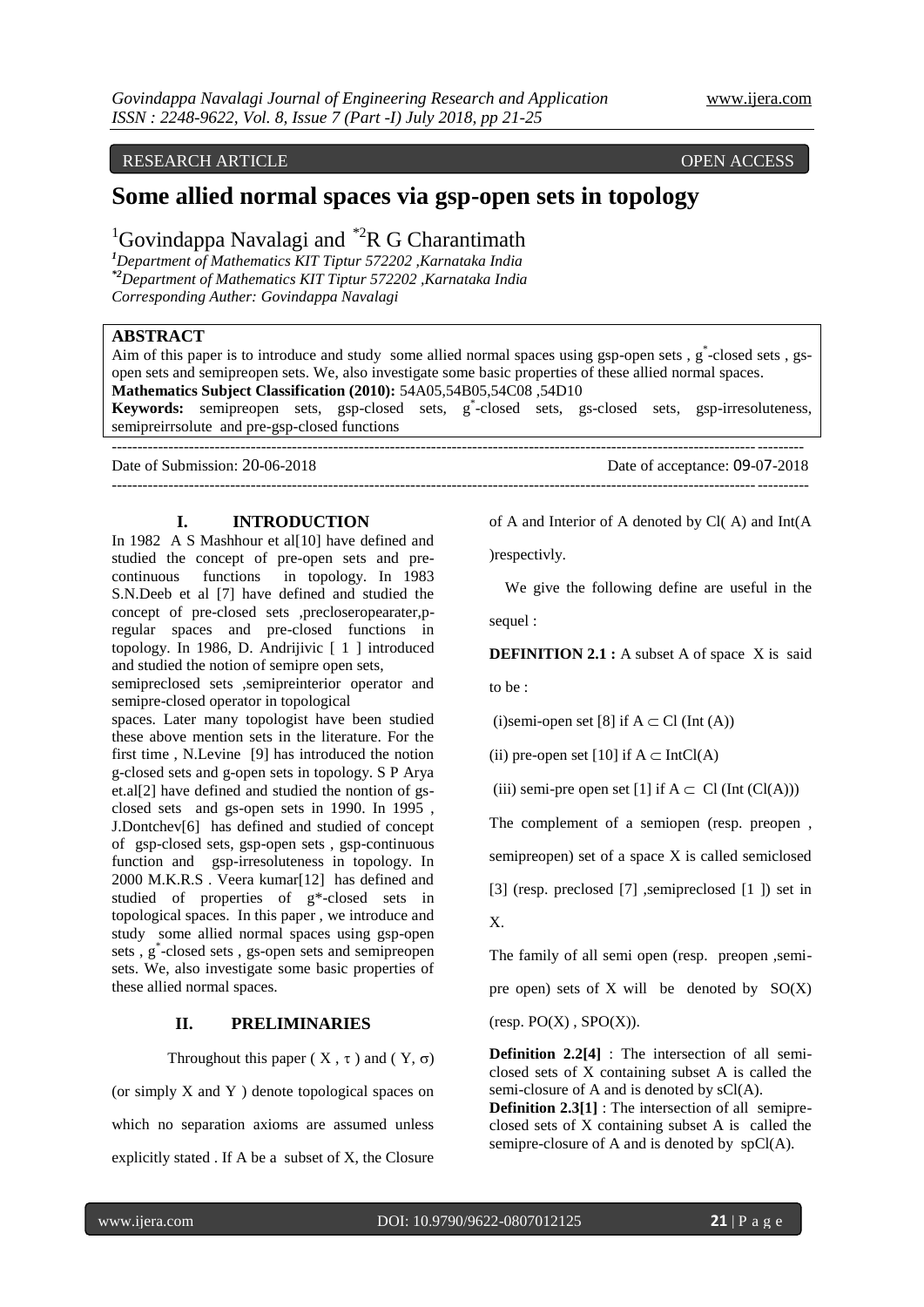**Definition 2.4[5]:** The union of all semi-open sets of X contained in A is called the semi-interior of A and is denoted by sInt (A).

**Definition 2.5[1]:** The union of all semipre-open sets of X contained in A is called the semipreinterior of A and is denoted by spInt(A).

**Definition 2.6 :** A sub set A of a space X is said to be :

(i) a generalized closed ( briefly, g- closed ) **[9]** set if  $Cl(A) \subseteq U$  whenever  $A \subseteq U$  and U is open set in  $(X, \tau)$ 

(ii) a generalized semi-closed ( briefly, gs- closed )

[2] set if  $sCl(A) \subseteq U$  whenever  $A \subseteq U$  and U is open set in  $(X, \tau)$ 

(iii) a generalized semi-preclosed ( briefly, gspclosed  $\bigcup$  [6] set if spCl(A)  $\subseteq U$  whenever A  $\subseteq U$  and U is open in  $(X, \tau)$ 

(iv) a g<sup>\*</sup>-closed set[12] if  $Cl(A) \subseteq U$  whenever A

 $\subseteq U$  and U is g-open set in  $(X, \tau)$ 

**Definition 2.7 :** A function  $f: X \rightarrow Y$  is said to be semipre-irresolute  $[]$  if  $f^{-1}(U)$  is semi preopen set in X for every semipre open set U in Y

**Definition 2.8[13] :** A topology space X is said to be semipre-normal space if for any pair of disjoint semipre-closed sets A and B of X, there exit disjoint semipre open sets U and V such that  $A \subseteq U$ and  $B\subset V$ .

**Definition 2.9[6]:** A function  $f: X \rightarrow Y$  is said to be gsp-irresolute if  $f'(V)$  is gspopen in X for every gspopen set V of Y

**Definition 2.10 [15] :** A function  $f: X \rightarrow Y$  is said to be g<sup>\*</sup>-irresolute if  $f^{-1}(V)$  is a g<sup>\*</sup>-closed set of X for every g\* -closed set of Y

**Definition 2.11 [14]:** A function  $f: X \rightarrow Y$  is said to be pre-gs closed, if for each F⊂SC(X), f(F) is gsclosed in Y

**Definition 2.12 [11] :** A topological space X is said to be g-normal if for every pair of disjoint g–closed sets A and B of X ,there exist disjoint open sets U and V of X such that  $A \subset U$  and  $B \subset V$ .

## **III. PROPERTIES OF (SP,GSP)-NORMAL SPACES**

Firstly , we define and study the properties of gspnormal spaces in the following.

**Definition 3.1:** A topological space X is said to be gsp-normal if for any pair of disjoint gsp-closed sets A and B, there exist disjoint open sets U and V such that A⊂U and B⊂V.

Since every g-closed set is gsp-closed set so every gsp-normal space is g-normal space.

**Theorem 3.2:** A topological space X is gspnormal if and only if for any disjoint gsp-closed sets A and B of X, there exist open sets U and V of X such that  $A \subset U$ ,  $B \subset V$  and  $Cl(U) \cap Cl(V) = ∅$ .

**Proof:** Necessity: Let A and B be any disjoint gspclosed sets of X. There exist open sets  $U_0$  and V of X such that  $A \subset U_0$ , B⊂V and  $U_0 \cap V = \emptyset$  hence U<sub>0</sub>∩Cl(V)= $\emptyset$ . Since X is gsp-normal there exist open sets G and H of X such that  $A \subset G$ ,  $Cl(V) \subset H$ and G∩H=∅, hence Cl(G)∩H=∅. Now put U= U<sub>0</sub>∩G, then U and V are open sets of X such that A⊂U, B⊂V and Cl(U) ∩Cl(V)=∅.

Sufficiency: Obvious.

**Theorem 3.3:** A topological space X is said to be an gsp-normal space if and only for every closed set F and for every open set G contain F there exist gsp-open set U such that F⊂U⊂gspCl(U)⊂G.

Proof: Let F be closed set in X and G be an open set in X such that F⊂U,X−G is a closed set and (X−G)∩F=∅. Since X is gsp-normal space then there exist open sets U and V of X such that U∩V= $\emptyset$ , (X–G)⊂V and F⊂U U⊂(X–V).

Since every open set in gsp-open set and hence U and V are gsp-open sets of X such that gspCl(U)  $\subset$ gspCl(X–V)=  $X-V$ .Hence F⊂U⊂  $gspCl(V)$  ⊂(X–V) ⊂G.

**Theorem 3.4:** If  $f: X \rightarrow Y$  is an open gsp-irresolute bijection and X is gsp-normal, then Y is gspnormal.

Proof: Let A and B be any disjoint gsp-closed sets of Y. Since f is gsp-irresolute,  $f^1(A)$  and  $f^1(B)$  are disjoint gsp-closed sets X. Since X is gsp-normal, then there exists disjoint open sets U and V such that  $f^1(A) \subset U$  and  $f^1(B) \subset V$ . Since f is open and bijectivity, we obtain  $A \subset f(U)$ , B⊂f(V),f(U)∩f(V)= $\emptyset$  and also f(U) and f(V) are open sets of Y. This show that Y is gsp-normal. We, define the following

**Definition 3.5:** A topological space X is said to be (sp,gsp)-normal if for any pair of disjoint semipreclosed sets A and B there exist disjoint gspopen sets U and V such that A⊂U and B⊂V.

In view of definition of gsp-closed set we give the following.

**Definition 3.6:** A subset a of spacee  $(X,\tau)$  is called gsp-open set if its complement is a gspclosed set of  $(X, \tau)$ 

**Lemma 3.7:** A subset A of a space X is said to be gsp-open if F⊆spInt(A) Whenever F⊆A and F is closed in X.

**Theorem 3.8:** The following properties are equivalent for a space X.

 $(i)$  X is  $(sp, gsp)$ -normal

(ii) For any pair of disjoint semipre-closed sets A and B of X, there exist disjoint gsp-

open sets U and V such that A⊂U and B⊂V

(iii) For any semipre closed set A and any semipreopen set V containing A, there

exists gsp-open set U such that A⊂U⊂spCl(U)⊂V.

**Proof:** (i) $\Rightarrow$ (ii):This proof is obvious since every semipre-open set is gsp-open set.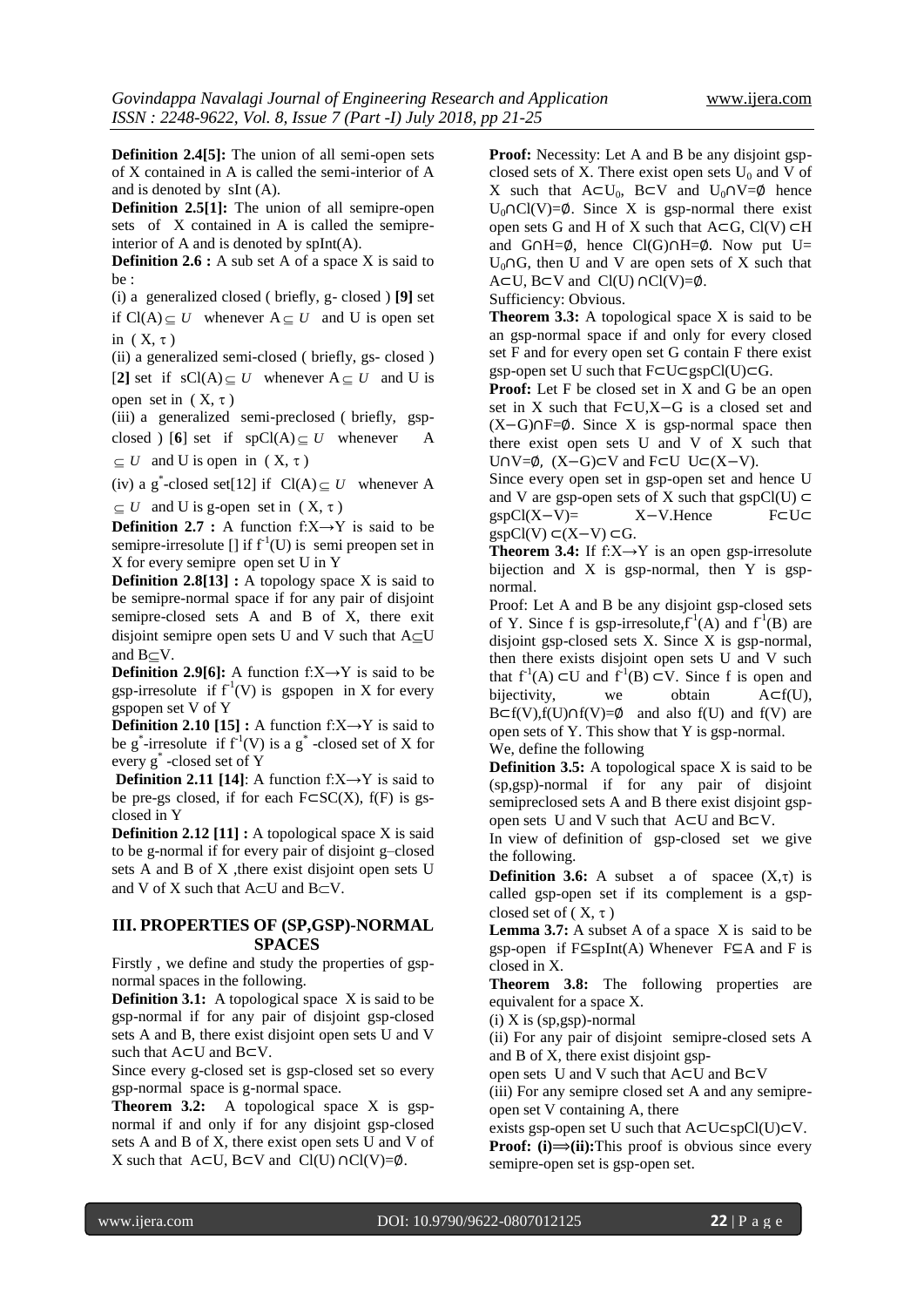$(ii) \rightarrow (iii)$ : Let A be any semipreclosed set and V an semipre-open set containing A. Since A and X−V are disjoint semipreclosed sets of X, since A and X−V are disjoint semipreclosed sets of X, then there exist gsp-open sets U, W of X such that A⊂U, X−V⊂W and U∩V=∅. By lemma 3.7.,we have X−V⊂spInt(W). Since U∩spInt(W)=∅. We have  $spCl(U) \cap spInt(W)=\emptyset$  and hence spCl(U)⊂X− spInt(W)⊂V.Therefore, we obtain A⊂U⊂ spCl(U)⊂V.

 $(ii) \rightarrow (iii)$ : Let A and B be any disjoint semipreclosed sets of X. Since X−B is an semipre-open set containing A, there exists a gsp-open set G, such that A⊂G⊂spCl(G)⊂X−B. By lemma 3.7.,we have  $A \subset splnt(G)$ . Put  $U = splnt(G)$  and  $V =$ X−spCl(G).Then U and V are disjoint semipreopen sets and hence are disjoint gspopen sets such that  $A ⊂ U$  and  $B ⊂ V$ . Therefore, X is (sp,gsp)normal.

We, define the following

**Definition 3.9:** A function  $f: X \rightarrow Y$  is called pre generalized semipre-closed (brifly, pre-gsp-closed) if for each semipre-closed set  $F$  of  $X$ ,  $f(F)$  is gspclosed set in Y.

**Theorem 3.10:** A surjective function  $f:X\rightarrow Y$  is pre-gsp-closed if and only if for each subset B of Y and semipre-open set U of X containing  $f^1(B)$ , there exists a gsp-open set V of Y such that  $B \subset V$ and  $f^1(V) \subset U$ .

Proof: Necessity: Suppose that f is pre-gsp-closed. Let B be any subset of Y and U and semipre-open set of X containing  $f<sup>1</sup>(B)$ . Put V=Y−f(X−U). Then V is gsp-open in Y, B⊂V and  $f'(V) \subset U$ .

Sufficiency: Let F be any semipre-closed set of X. Put B=Y−f(F), then we have  $f^{-1}(B) \subset (X-F)$  and (X−F) is semipre-open in X. There exists a gspopen set V of Y such that B=Y-f(F)⊂V and f <sup>1</sup>(V)⊂(X–F). Therefore, we obtain f(F)=(Y–V) and hence  $f(F)$  is pre-gsp-closed in Y. This show that f is pregsp-closed.

**Theorem 3.11:** If  $f: X \rightarrow Y$  is a semipre-irresolute pre gsp-closed surjection and X is semipre-normal. Then Y is (sp,gsp)-normal.

Proof: Let A and B be any distinct semipre-closed set of Y. Then  $f^1(A)$  and  $f^1(B)$  are disjoint semipre-closed sets of X, as f is semipre- irresolute. since X is semipre-normal exist disjoint semipre open sets U and V of X such that  $f^1(A) \subset U$  and f  $1(B)$ ⊂V. Since f is pregsp-closed.By theorem 3.10., there exist gsp-open sets G and H. such that  $A \subset G$ , B⊂H,  $f^1(G)$ ⊂U and  $f^1(H)$ ⊂V. Since U and V are disjoint, we have G∩  $H = \emptyset$ . This show that Y is (sp,gsp)-normal.

**4.Properties of Strongly gsp - normal spaces.**

**Definition 4.1:** A topological space X is said to be strongly gsp-normal space, if for any pair of disjoint closed sets A and B, there exists disjoint gsp-open sets U and V such that A⊂U and BA⊂V

**Theorem 4.2:** The following properties are equivalent for a space X.

(i) X is strongly gsp -normal space

(ii For any pair of disjoint closed sets A and B of X, there exist disjoint gsp-open sets

U and V such that A⊂U and B⊂V

(iii) For any closed set A and any open set V containing A, there exists gsp-open set

U such that A⊂U⊂spCl(U)⊂V.

**Proof:** (i) $\implies$ (ii):Obvious, since every open set is gsp-open set.

 $(iii) \implies (iii)$ :Let A be any closed set and V be an open set containing A, there exist gsp-open sets U, W of X such that A⊂U, X–V⊂W and U∩V=Ø. By lemma 3.7.,we have X−V⊂spInt(W). Since U∩spInt(W)=∅. We have spCl(U) ∩spInt(W)=∅ have and hence spCl(U)⊂ X– spInt(W)⊂V. Therefore, we obtain  $A \subset U \subset spCl(U) \subset V$ .

 $(iii) \implies (i):$  Let A and B be any disjoint closed sets of X. Since X–B is an open set containing A, there exists a gsp-open set G, such that exists a gsp-open set G, such that A⊂G⊂spCl(G)⊂X−B. By lemma 3.7.,we have  $A \subseteq splnt(G)$ , Put U=spInt(G) and V= X−spCl(G).Then U and V are disjoint gsp-open sets such that A⊂U and B⊂V. Therefore X is strongly gsp-normal space.

**Theorem 4.3:** If  $f:X\rightarrow Y$  is continuous pre-gspclosed surjection and X is strongly gsp- normal. Then Y is strongly gsp-normal.

Proof: Let A and B be any disjoint closed sets of Y. Then,  $f^1(A)$  and  $f^1(B)$  are disjoint closed sets X. As f is continuous function. Since X is strongly normal, then there exists disjoint gsp-open sets U and V of X such that  $f'(A) \subset U$  and  $f'(B) \subset V$ . Since f is pre-gsp-closed function, by theorem 6.3.4 there exists gsp-open sets G and H in Y such that A⊂G, B⊂H,  $f^1(G)$ ⊂U and  $f^1(H)$ ⊂V. Since U and V are disjoint, we have G ∩  $H = \emptyset$ . This show that Y is strongly gsp- normal.

**Definition 4.4:** A space X is said to be  $(g^*$ , gs)normal space if for any pair of disjoint g\* -closed sets A and B of X, there exists disjoint gs-open sets U and V such that A⊂U and B⊂V.

**Theorem 4.5:** The following properties are equivalent for a space X

 $(i)$  X is  $(g^*$ , gs)-normal space

(ii) For any pair of disjoint g \* -closed sets A and B of X there exists disjoint gs-open

sets U and V such that A⊂U and B⊂V.

(iii) For any  $g^*$ -closed set A and any  $g^*$ -open set V containing A, there exists gs-open

set U such that A⊂U⊂sCl(U)⊂V.

## **Proof:** (**i**)⇒(**ii**): Obvious

 $(ii) \rightarrow (iii)$  Let A be any g<sup>\*</sup>-closed set and V be an g \* -open set containing A⊂U , X−V⊂W and U∩W=∅, by lemma 3.7, we have X−U⊂sInt(W). Since U∩ sInt(W)=  $\emptyset$ . We have sCl(U) ∩sInt(W) =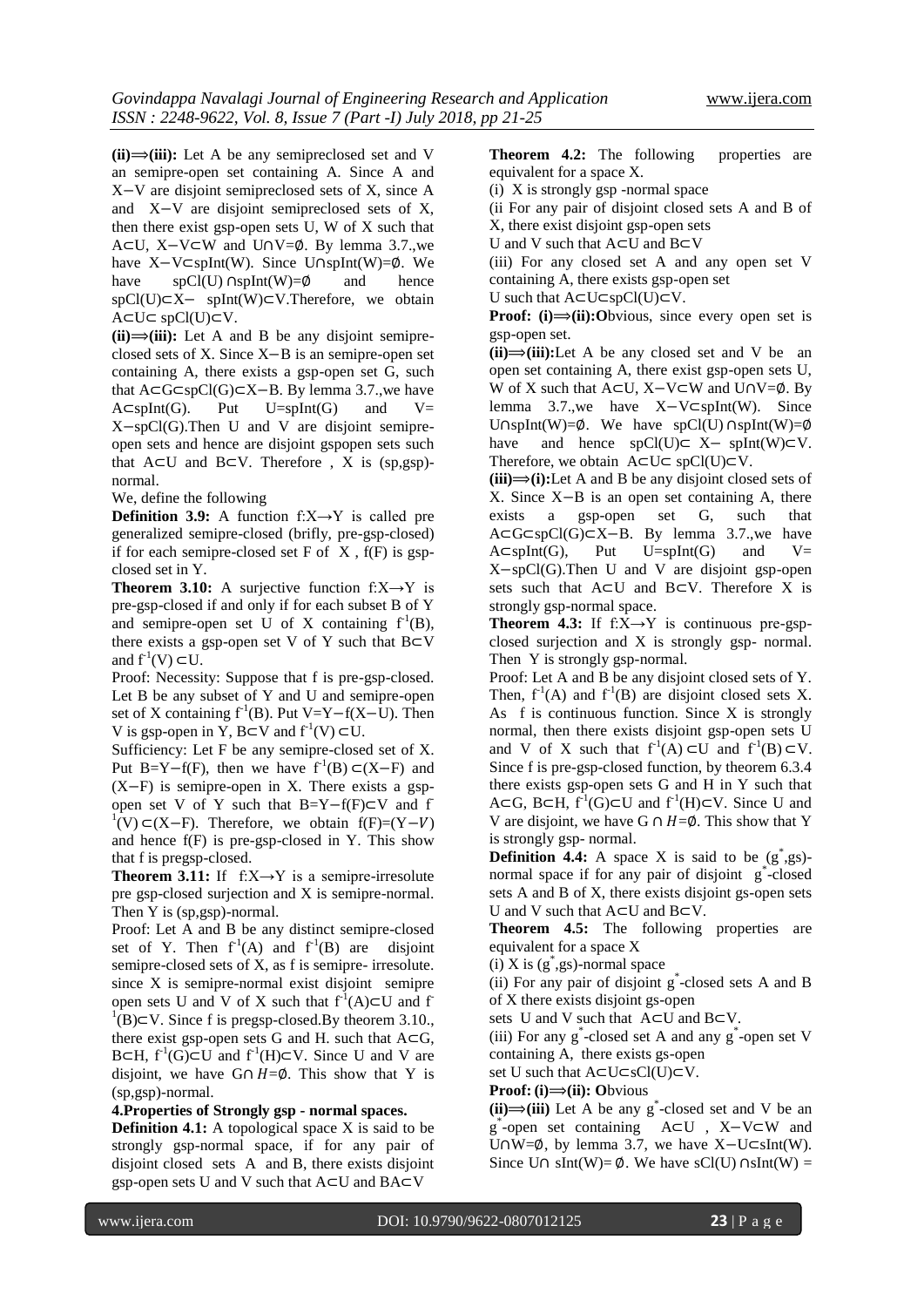$\emptyset$  and hence sCl(U) ⊂X- sInt(W) ⊂V. There fore we obtained A⊂U ⊂sCl(U) ⊂**V**

 $(iii) \rightarrow (i)$ : Let A and B be any disjoint  $g^*$ -closed sets of X. Since X–B is g<sup>\*</sup>-open set containing A, there exists a gs-open set G, such that A⊂G⊂sCl(G)⊂X−B. By lemma 3.7 we have A⊂sInt(G), Put U=sInt(G) and V= X−sCl(G).Then U and V are disjoint open sets such that A⊂U and B⊂V. Therefore X is  $(g^*$ , gs)-normal space.

We, define the following

**Definition 4.6:** A space X is said to be  $(g^*$ , s)normal space, if for any pair of disjoint g\*-closed sets A and B of X, there exists disjoint semiopen sets U and V such that A⊂U and B⊂V.

We , recall the following.

**Theorem 4.8[49]:** A function  $f: X \rightarrow Y$  is said to be pre-gs-closed if and only if for each subset B of Y and each U $\in$ SO(X) containing  $f^1(B)$ , there exists a gs-open set V of Y such that  $B \subset V$  and  $f'(V) \subset U$ . Now, we prove the following.

**Theorem 4.9:** If function  $f: X \rightarrow Y$  is g\*-irresolute pre-gs-closed surjection and X is

 $(g^*$ ,s)-normal space, then Y is  $(g^*$ ,s)-normal space.

**Proof:** Let A and B be any disjoint g<sup>\*</sup>-closed sets of Y, then  $f'(A)$  and  $f'(B)$  are disjoint g\*-closed sets of X. As f is  $g^*$ -irresolute function. Since X is (g\* ,s)-normal, then there exists disjoint semiopen sets U and V such that  $f'(A) \subset U$  and  $f'(B) \subset V$ . Since f is pre-gs-closed function, by theorem 4.8. there exist G and H gs-open sets in Y such that A⊂U and B⊂V.  $f<sup>1</sup>(G)$  ⊂U and  $f<sup>1</sup>(H)$  ⊂V. Since U and V are disjoint , we have G∩ H=∅. This show that Y is  $(g^*$ , s)-normal space.

We, define the following

**Definition 4.10:** A space X is said to be  $(g^*$ , gsp)normal space, if for any pair of disjoint g<sup>\*</sup>-closed sets A and B of X, there exists disjoint gsp-open sets U and V such that A⊂U and B⊂V.

**Theorem 4.11:** The following properties are equivalent for a space X

 $(i)$  X is  $(g^*$ , gsp)-normal space

(ii) For any pair of disjoint g \* -closed sets A and B of X, there exists disjoint gsp-open

sets U and V such that A⊂U and B⊂V.

(iii) For any  $g^*$ -closed set A and any  $g^*$ -open set V containing A, there exists gsp-

open set U such that A⊂U⊂spCl(U)⊂V.

**Proof:** Routine proof of the theorem is omitted.

We, define the following

**Definition 4.12:** A space X is said to be  $(g^*$ , sp)normal space, if for any pair of disjoint g\*-closed sets A and B of X, there exists disjoint semipreopen sets U and V such that A⊂U and B⊂V.

**Theorem 4.13:** If function  $f: X \rightarrow Y$  is g\*-irresolute pregsp-closed surjection and X is  $(g^*$ , sp)-normal space, then Y is  $(g^*$ , gsp)-normal space. Proof is similar to theorem 4.3.

Routine proofs of the following theorems are omitted

**Theorem 4.14:** The following properties are equivalent for a space X

 $(i)$  X is  $(g^*$ , s)-normal space

(ii) For any pair of disjoint g \* -closed sets A and B of X, there exists disjoint semi-

open sets U and V such that A⊂U and B⊂V.

 $(iii)$  For any  $g^*$ -closed set A and any  $g^*$ -open set V containing A, there exists semi-

open set U such that A⊂U⊂sCl(U)⊂V.

**Theorem 4.15:** The following properties are equivalent for a space X

 $(i)$  X is  $(g^*$ , sp)-normal space

(ii) For any pair of disjoint g \* -closed sets A and B of X, there exists disjoint semipre-

open sets U and V such that A⊂U and B⊂V.

 $(iii)$  For any  $g^*$ -closed set A and any  $g^*$ -open set V containing A, there exists

semipre-open set U such that A⊂U⊂spCl(U)⊂V.

#### **REFERENCES**

- [1]. D.Andrijevic, Semipreopen sets, Math.Vensik 38(1),(1986), 24-32.
- [2]. S.P.Arya and T.Nour, Characterizations of snormal Spaces, Indian,J.Pure Appl.Math.21(1990) 717-719.
- [3]. Biswas, On characterization of semicontinuous functions, Atti.Accad.Naz.Lincei Rend.Cl.Sci.Fis.Mat.Natur 48(8)(1970),399- 402
- [4]. S.G.Crossely. and S.K.Hildebrand, On semi-Closure. Texas. J.Sci,22.(1971),99-112
- [5]. P Das. Note on Some Application of Semi Open Sets. Progress of Math,BHU,7,(1973), 33-44
- [6]. J.Dontchev,On generalizingsemi-pre open sets,Mem.Fac.Sci. Kochi.Univ.Ser.A.Math, 6(1995), 35-48.
- [7]. S.N.El-Deeb, I.A. Hasanein, A.S.Mashhour and T. Noiri, On p-regular spaces,Bull Math. Soc. Sci. Math. R.S.Roumanie (N.S), 27(75), (1983), 311-315.
- [8]. N.Levine, Semi-open sets and semicontinuous in Topological spaces, Amer. Math, Monthly 70(1963) , 36-41
- [9]. N.Levine, Generalized closed sets in Topology,Rend.Cric. Math.Palermo,19(2)(1970), 89-96.
- [10]. A.S. Mashhoour, M.E. Abd El-Monsef and S.N .El-Deeb, On Pre continuous and Weak Precontinuous Mappings, Proc. Math. Phys. Soc. Egypt, 53(1982).47-53.
- [11]. B.M.Munshi.Separation axioms. Acta.Ciencia India 12 (1986). 140-144.
- [12]. G. B.Navalagi, On semi-pre continuous functions and properties of generalized